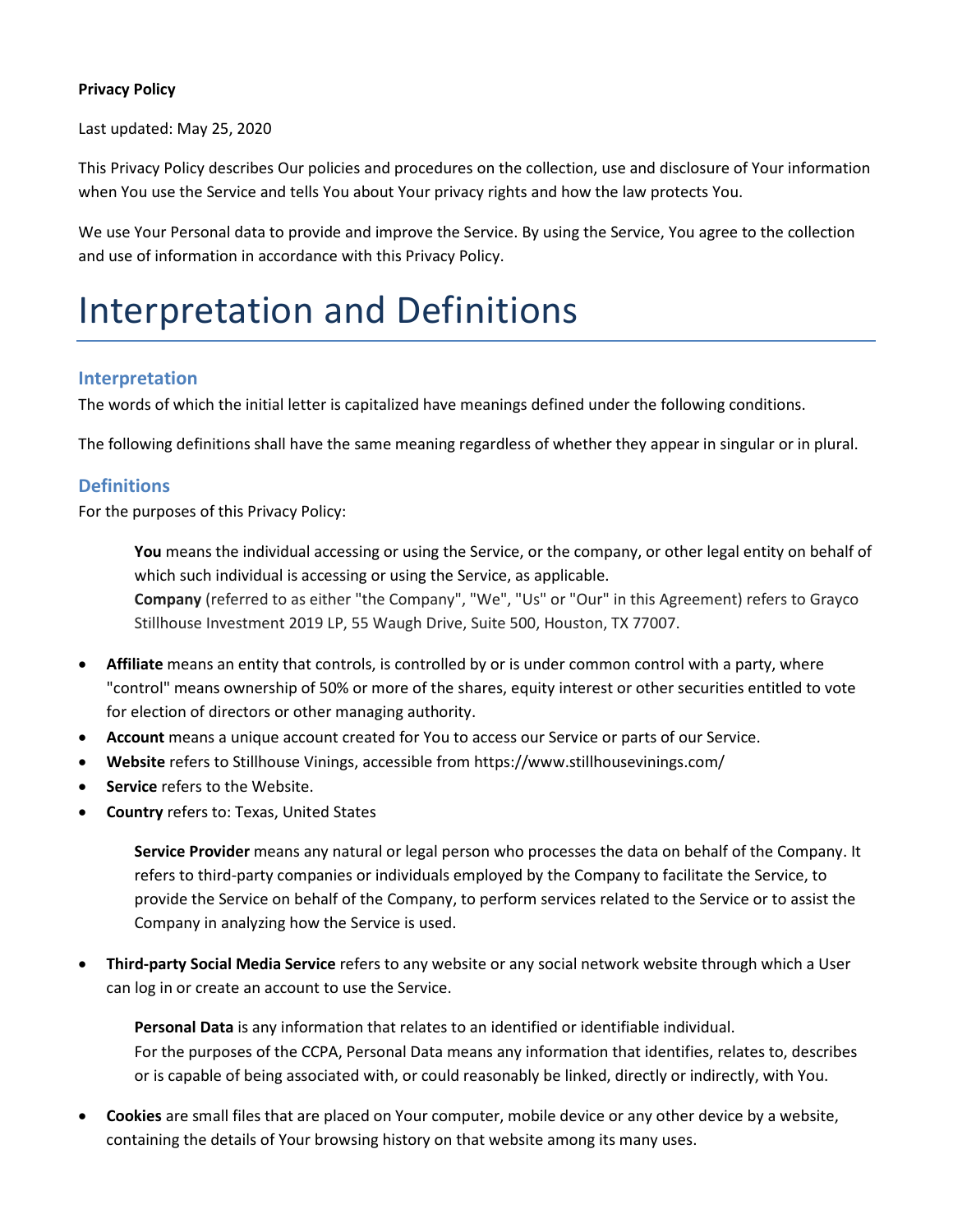- **Device** means any device that can access the Service such as a computer, a cellphone or a digital tablet.
- **Usage Data** refers to data collected automatically, either generated by the use of the Service or from the Service infrastructure itself (for example, the duration of a page visit).
- **Do Not Track** (DNT) is a concept that has been promoted by US regulatory authorities, in particular the U.S. Federal Trade Commission (FTC), for the Internet industry to develop and implement a mechanism for allowing internet users to control the tracking of their online activities across websites.
- **Business**, for the purpose of the CCPA (California Consumer Privacy Act), refers to the Company as the legal entity that collects Consumers' personal information and determines the purposes and means of the processing of Consumers' personal information, or on behalf of which such information is collected and that alone, or jointly with others, determines the purposes and means of the processing of consumers' personal information, that does business in the State of California.
- **Consumer**, for the purpose of the CCPA (California Consumer Privacy Act), means a natural person who is a California resident. A resident, as defined in the law, includes (1) every individual who is in the USA for other than a temporary or transitory purpose, and (2) every individual who is domiciled in the USA who is outside the USA for a temporary or transitory purpose.
- **Sale**, for the purpose of the CCPA (California Consumer Privacy Act), means selling, renting, releasing, disclosing, disseminating, making available, transferring, or otherwise communicating orally, in writing, or by electronic or other means, a Consumer's Personal information to another business or a third party for monetary or other valuable consideration.

# Collecting and Using Your Personal Data

## **Types of Data Collected**

#### **Personal Data**

While using Our Service, We may ask You to provide Us with certain personally identifiable information that can be used to contact or identify You. Personally identifiable information may include, but is not limited to:

- Email address
- First name and last name
- Phone number
- Address, State, Province, ZIP/Postal code, City
- Bank account information in order to pay for products and/or services within the Service
- Usage Data

When You pay for a product and/or a service via bank transfer, We may ask You to provide information to facilitate this transaction and to verify Your identity. Such information may include, without limitation:

- Date of birth
- Passport or National ID card
- Bank card statement
- Other information linking You to an address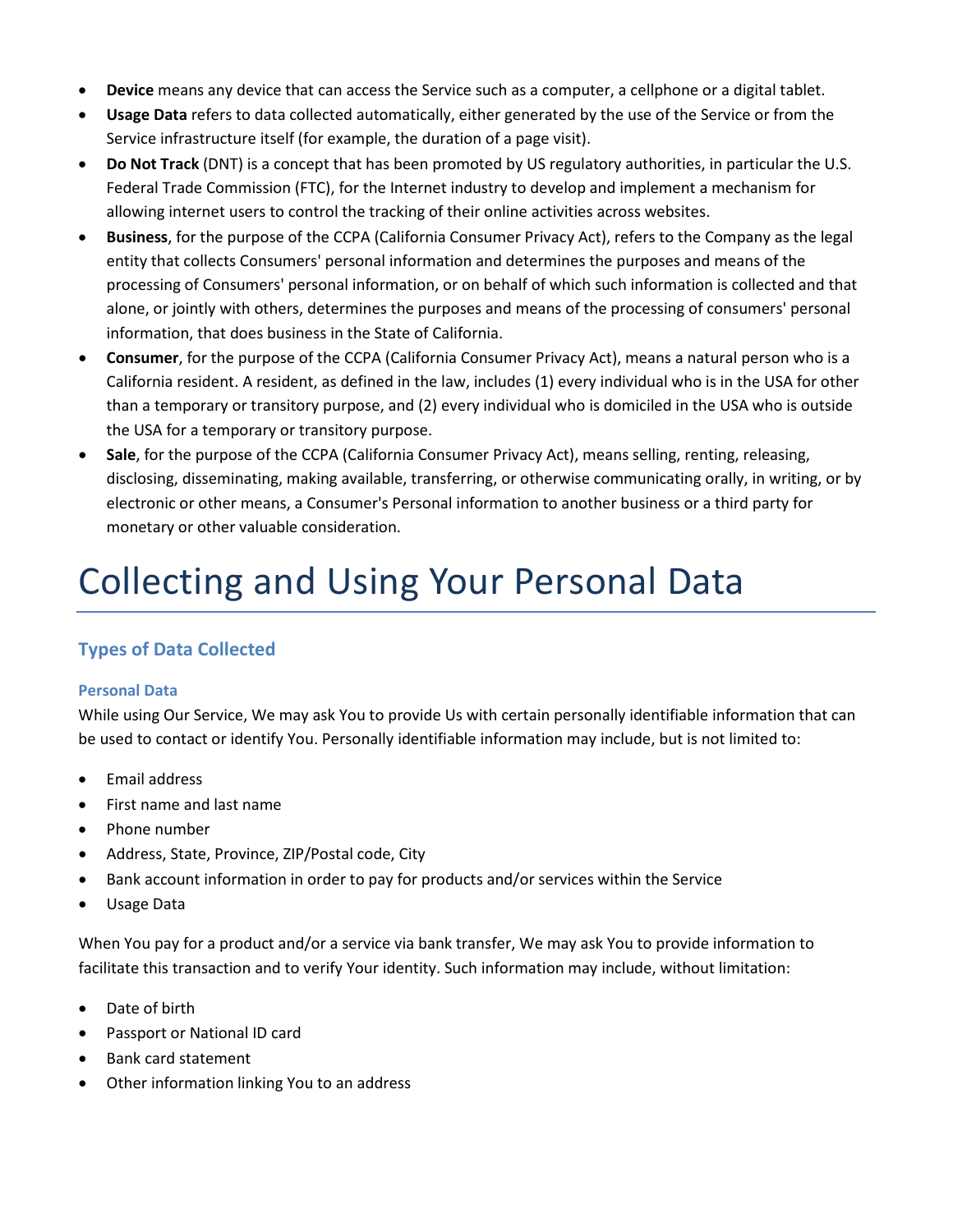#### **Usage Data**

Usage Data is collected automatically when using the Service.

Usage Data may include information such as Your Device's Internet Protocol address (e.g. IP address), browser type, browser version, the pages of our Service that You visit, the time and date of Your visit, the time spent on those pages, unique device identifiers and other diagnostic data.

When You access the Service by or through a mobile device, We may collect certain information automatically, including, but not limited to, the type of mobile device You use, Your mobile device unique ID, the IP address of Your mobile device, Your mobile operating system, the type of mobile Internet browser You use, unique device identifiers and other diagnostic data.

We may also collect information that Your browser sends whenever You visit our Service or when You access the Service by or through a mobile device.

#### **Tracking Technologies and Cookies**

We use Cookies and similar tracking technologies to track the activity on Our Service and store certain information. Tracking technologies used are beacons, tags, and scripts to collect and track information and to improve and analyze Our Service.

You can instruct Your browser to refuse all Cookies or to indicate when a Cookie is being sent. However, if You do not accept Cookies, You may not be able to use some parts of our Service.

Cookies can be "Persistent" or "Session" Cookies. Persistent Cookies remain on your personal computer or mobile device when You go offline, while Session Cookies are deleted as soon as You close your web browser. Learn more about cookies here: [Cookies: What Do They Do?](https://www.freeprivacypolicy.com/blog/cookies/)

We use both session and persistent Cookies for the purposes set out below:

#### **Necessary / Essential Cookies**

Type: Session Cookies

Administered by: Us

Purpose: These Cookies are essential to provide You with services available through the Website and to enable You to use some of its features. They help to authenticate users and prevent fraudulent use of user accounts. Without these Cookies, the services that You have asked for cannot be provided, and We only use these Cookies to provide You with those services.

#### **Cookies Policy / Notice Acceptance Cookies**

Type: Persistent Cookies Administered by: Us Purpose: These Cookies identify if users have accepted the use of cookies on the Website.

#### **Functionality Cookies**

Type: Persistent Cookies Administered by: Us Purpose: These Cookies allow us to remember choices You make when You use the Website, such as remembering your login details or language preference. The purpose of these Cookies is to provide You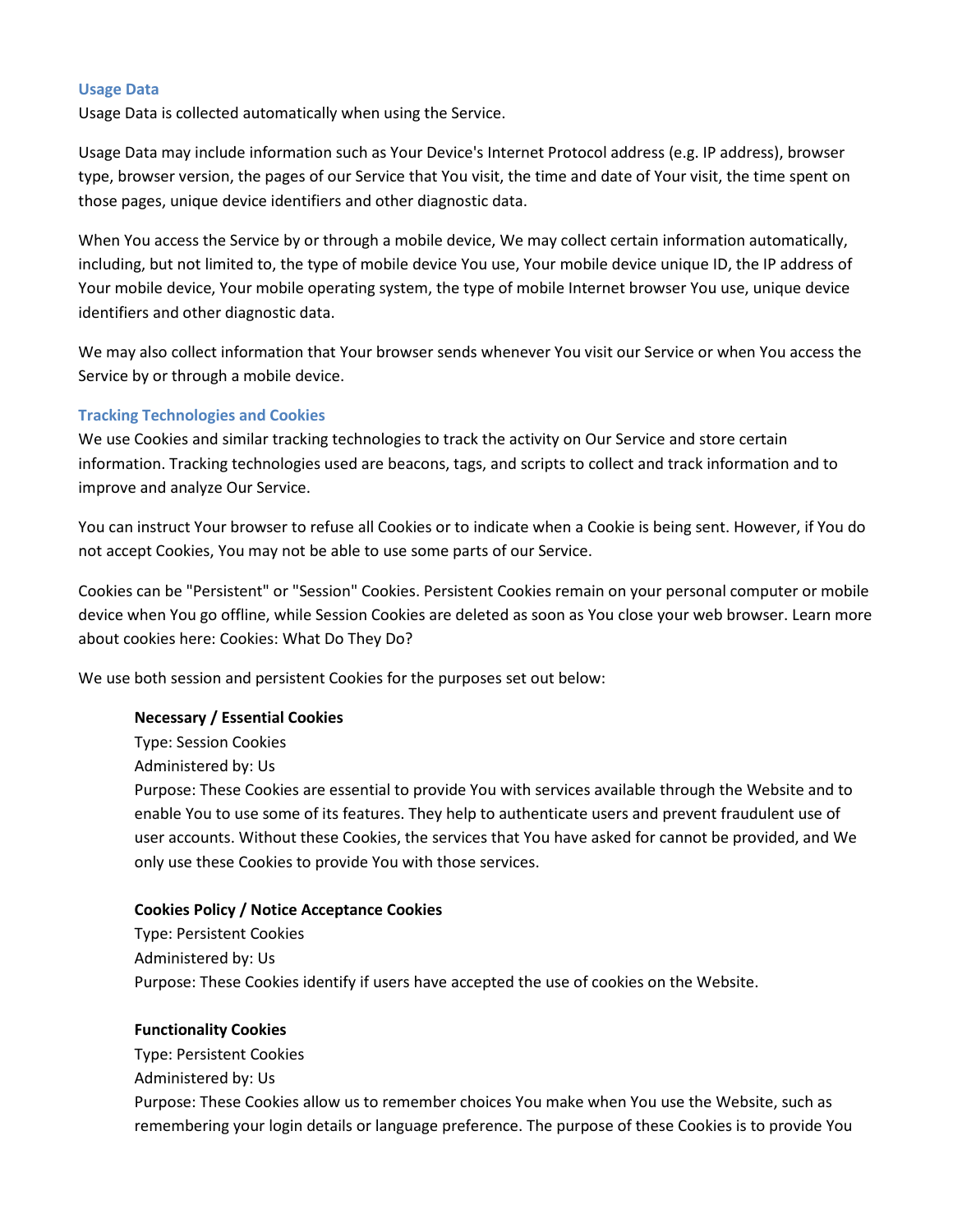with a more personal experience and to avoid You having to re-enter your preferences every time You use the Website.

#### **Tracking and Performance Cookies**

Type: Persistent Cookies

Administered by: Third-Parties

Purpose: These Cookies are used to track information about traffic to the Website and how users use the Website. The information gathered via these Cookies may directly or indirectly identify you as an individual visitor. This is because the information collected is typically linked to a pseudonymous identifier associated with the device you use to access the Website. We may also use these Cookies to test new advertisements, pages, features or new functionality of the Website to see how our users react to them.

#### **Targeting and Advertising Cookies**

Type: Persistent Cookies

Administered by: Third-Parties

Purpose: These Cookies track your browsing habits to enable Us to show advertising which is more likely to be of interest to You. These Cookies use information about your browsing history to group You with other users who have similar interests. Based on that information, and with Our permission, third party advertisers can place Cookies to enable them to show adverts which We think will be relevant to your interests while You are on third party websites.

For more information about the cookies we use and your choices regarding cookies, please visit our Cookies Policy.

### **Use of Your Personal Data**

The Company may use Personal Data for the following purposes:

- **To provide and maintain our Service**, including to monitor the usage of our Service.
- **To manage Your Account:** to manage Your registration as a user of the Service. The Personal Data You provide can give You access to different functionalities of the Service that are available to You as a registered user.
- **For the performance of a contract:** the development, compliance and undertaking of the purchase contract for the products, items or services You have purchased or of any other contract with Us through the Service.
- **To contact You:** To contact You by email, telephone calls, SMS, or other equivalent forms of electronic communication, such as a mobile application's push notifications regarding updates or informative communications related to the functionalities, products or contracted services, including the security updates, when necessary or reasonable for their implementation.
- **To provide You** with news, special offers and general information about other goods, services and events which we offer that are similar to those that you have already purchased or enquired about unless You have opted not to receive such information.
- **To manage Your requests:** To attend and manage Your requests to Us.

We may share your personal information in the following situations:

• **With Service Providers:** We may share Your personal information with Service Providers to monitor and analyze the use of our Service, to show advertisements to You to help support and maintain Our Service, to advertise on third party websites to You after You visited our Service, for payment processing, to contact You.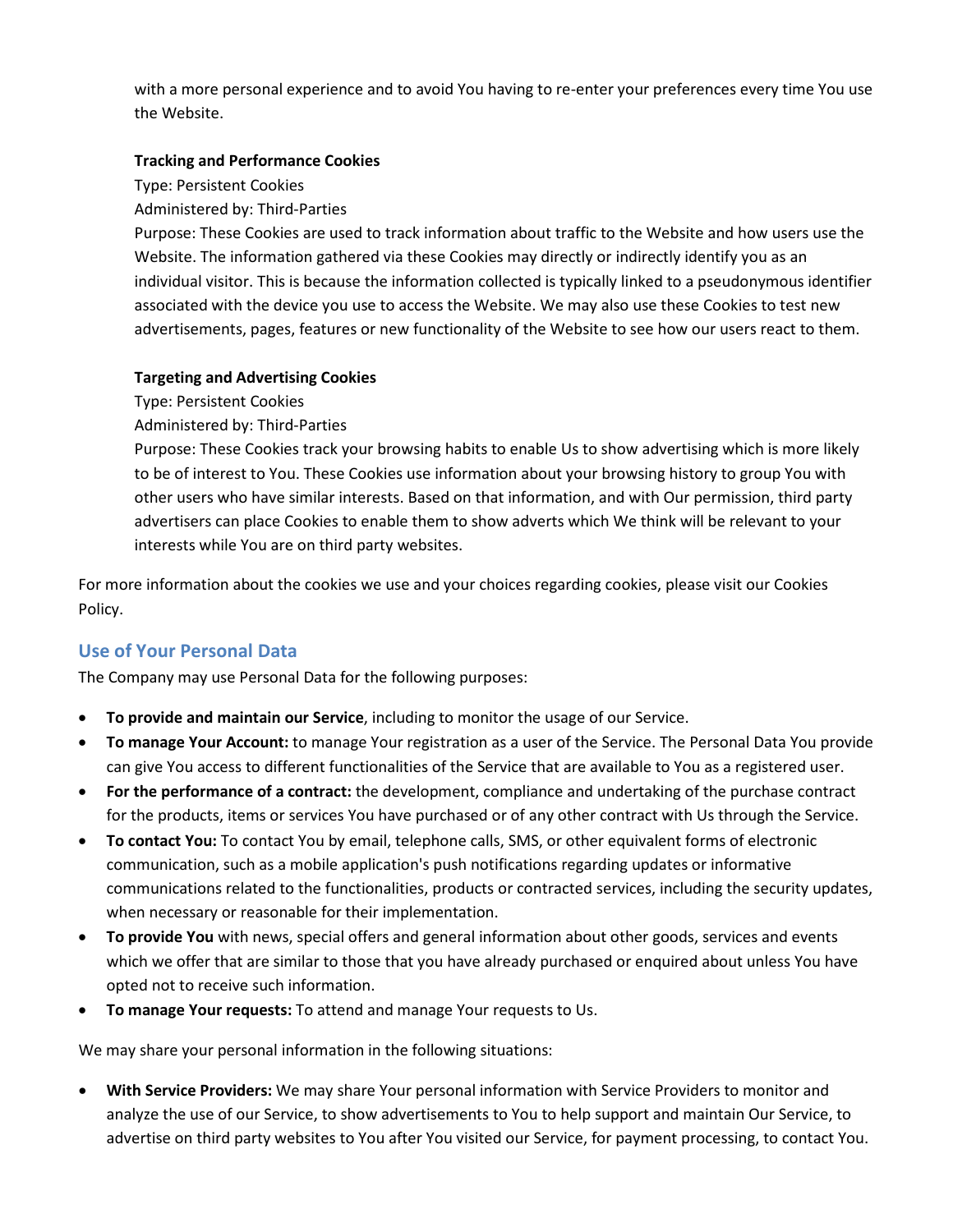- **For Business transfers:** We may share or transfer Your personal information in connection with, or during negotiations of, any merger, sale of Company assets, financing, or acquisition of all or a portion of our business to another company.
- **With Affiliates:** We may share Your information with Our affiliates, in which case we will require those affiliates to honor this Privacy Policy. Affiliates include Our parent company and any other subsidiaries, joint venture partners or other companies that We control or that are under common control with Us.
- **With Business partners:** We may share Your information with Our business partners to offer You certain products, services or promotions.
- **With other users:** when You share personal information or otherwise interact in the public areas with other users, such information may be viewed by all users and may be publicly distributed outside. If You interact with other users or register through a Third-Party Social Media Service, Your contacts on the Third-Party Social Media Service may see Your name, profile, pictures and description of Your activity. Similarly, other users will be able to view descriptions of Your activity, communicate with You and view Your profile.

### **Retention of Your Personal Data**

The Company will retain Your Personal Data only for as long as is necessary for the purposes set out in this Privacy Policy. We will retain and use Your Personal Data to the extent necessary to comply with our legal obligations (for example, if we are required to retain your data to comply with applicable laws), resolve disputes, and enforce our legal agreements and policies.

The Company will also retain Usage Data for internal analysis purposes. Usage Data is generally retained for a shorter period of time, except when this data is used to strengthen the security or to improve the functionality of Our Service, or We are legally obligated to retain this data for longer time periods.

#### **Transfer of Your Personal Data**

Your information, including Personal Data, is processed at the Company's operating offices and in any other places where the parties involved in the processing are located. It means that this information may be transferred to  $$ and maintained on — computers located outside of Your state, province, country or other governmental jurisdiction where the data protection laws may differ than those from Your jurisdiction.

Your consent to this Privacy Policy followed by Your submission of such information represents Your agreement to that transfer.

The Company will take all steps reasonably necessary to ensure that Your data is treated securely and in accordance with this Privacy Policy and no transfer of Your Personal Data will take place to an organization or a country unless there are adequate controls in place including the security of Your data and other personal information.

### **Disclosure of Your Personal Data**

#### **Business Transactions**

If the Company is involved in a merger, acquisition or asset sale, Your Personal Data may be transferred. We will provide notice before Your Personal Data is transferred and becomes subject to a different Privacy Policy.

#### **Law enforcement**

Under certain circumstances, the Company may be required to disclose Your Personal Data if required to do so by law or in response to valid requests by public authorities (e.g. a court or a government agency).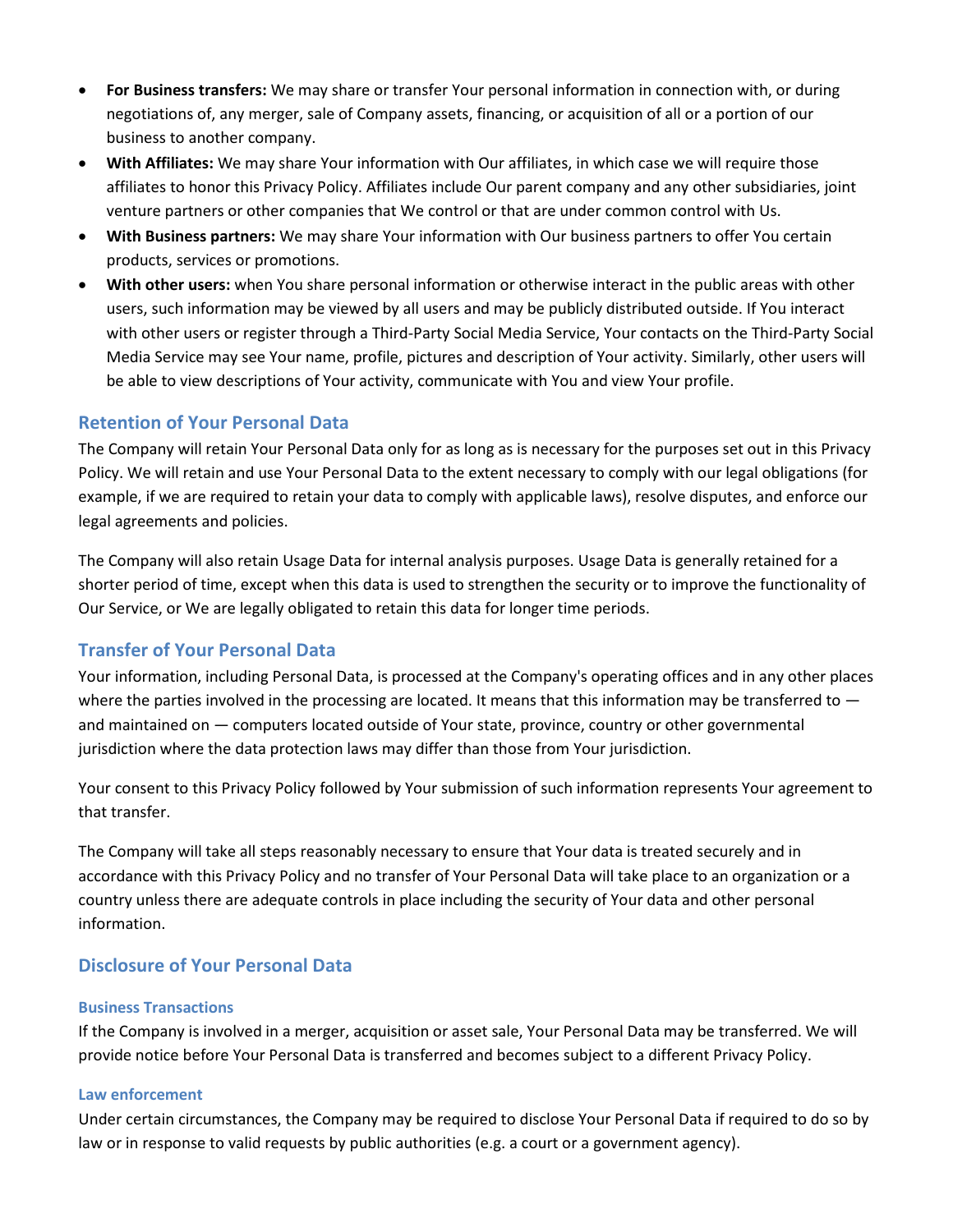#### **Other legal requirements**

The Company may disclose Your Personal Data in the good faith belief that such action is necessary to:

- Comply with a legal obligation
- Protect and defend the rights or property of the Company
- Prevent or investigate possible wrongdoing in connection with the Service
- Protect the personal safety of Users of the Service or the public
- Protect against legal liability

#### **Security of Your Personal Data**

The security of Your Personal Data is important to Us, but remember that no method of transmission over the Internet, or method of electronic storage is 100% secure. While We strive to use commercially acceptable means to protect Your Personal Data, We cannot guarantee its absolute security.

# Detailed Information on the Processing of Your Personal Data

Service Providers have access to Your Personal Data only to perform their tasks on Our behalf and are obligated not to disclose or use it for any other purpose.

#### **Analytics**

We may use third-party Service providers to monitor and analyze the use of our Service.

#### **Google Analytics**

Google Analytics is a web analytics service offered by Google that tracks and reports website traffic. Google uses the data collected to track and monitor the use of our Service. This data is shared with other Google services. Google may use the collected data to contextualise and personalise the ads of its own advertising network.

You can opt-out of having made your activity on the Service available to Google Analytics by installing the Google Analytics opt-out browser add-on. The add-on prevents the Google Analytics JavaScript (ga.js, analytics.js and dc.js) from sharing information with Google Analytics about visits activity.

For more information on the privacy practices of Google, please visit the Google Privacy Terms web page: <https://policies.google.com/privacy?hl=en>

#### **Advertising**

We may use Service providers to show advertisements to You to help support and maintain Our Service.

#### **AdMob by Google**

AdMob by Google is provided by Google Inc.

You can opt-out from the AdMob by Google service by following the instructions described by Google: <https://support.google.com/ads/answer/2662922?hl=en>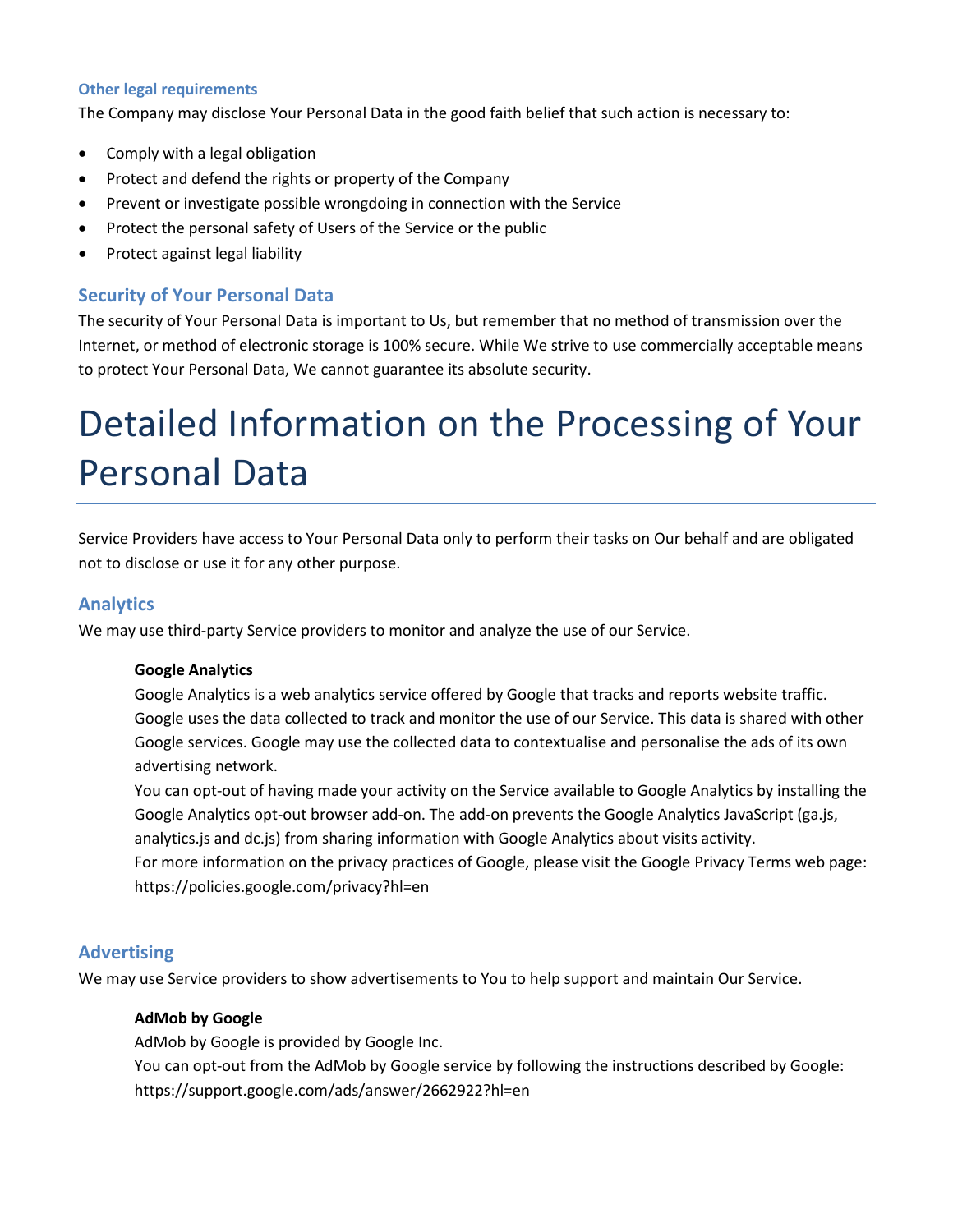For more information on how Google uses the collected information, please visit the "How Google uses data when you use our partners' sites or app" page: [https://policies.google.com/technologies/partner](https://policies.google.com/technologies/partner-sites)[sites](https://policies.google.com/technologies/partner-sites) or visit the Privacy Policy of Google:<https://policies.google.com/privacy>

#### **Bing Ads**

Bing Ads is an advertising service provided by Microsoft Inc. You can opt-out from Bing Ads by following the instructions on Bing Ads Opt-out page: <https://advertise.bingads.microsoft.com/en-us/resources/policies/personalized-ads> For more information about Bing Ads, please visit their Privacy Policy[: https://privacy.microsoft.com/en](https://privacy.microsoft.com/en-us/PrivacyStatement)[us/PrivacyStatement](https://privacy.microsoft.com/en-us/PrivacyStatement)

### **Email Marketing**

We may use Your Personal Data to contact You with newsletters, marketing or promotional materials and other information that may be of interest to You. You may opt-out of receiving any, or all, of these communications from Us by following the unsubscribe link or instructions provided in any email We send or by contacting Us.

We may use Email Marketing Service Providers to manage and send emails to You.

#### **Mailchimp**

Mailchimp is an email marketing sending service provided by The Rocket Science Group LLC. For more information on the privacy practices of Mailchimp, please visit their Privacy policy: <https://mailchimp.com/legal/privacy/>

#### **Constant Contact**

Constant Contact is an email marketing sending service provided by Constant Contact, Inc. For more information on the privacy practices of Constant Contact, please visit their Privacy policy: <https://www.constantcontact.com/forward/privacy-center>

#### **Behavioral Remarketing**

The Company uses remarketing services to advertise on third party websites to You after You visited our Service. We and Our third-party vendors use cookies to inform, optimize and serve ads based on Your past visits to our Service.

#### **Google Ads (AdWords)**

Google Ads (AdWords) remarketing service is provided by Google Inc.

You can opt-out of Google Analytics for Display Advertising and customise the Google Display Network ads by visiting the Google Ads Settings page:<http://www.google.com/settings/ads>

Google also recommends installing the Google Analytics Opt-out Browser Add-on -

<https://tools.google.com/dlpage/gaoptout> - for your web browser. Google Analytics Opt-out Browser Add-on provides visitors with the ability to prevent their data from being collected and used by Google Analytics.

For more information on the privacy practices of Google, please visit the Google Privacy Terms web page: <https://policies.google.com/privacy?hl=en>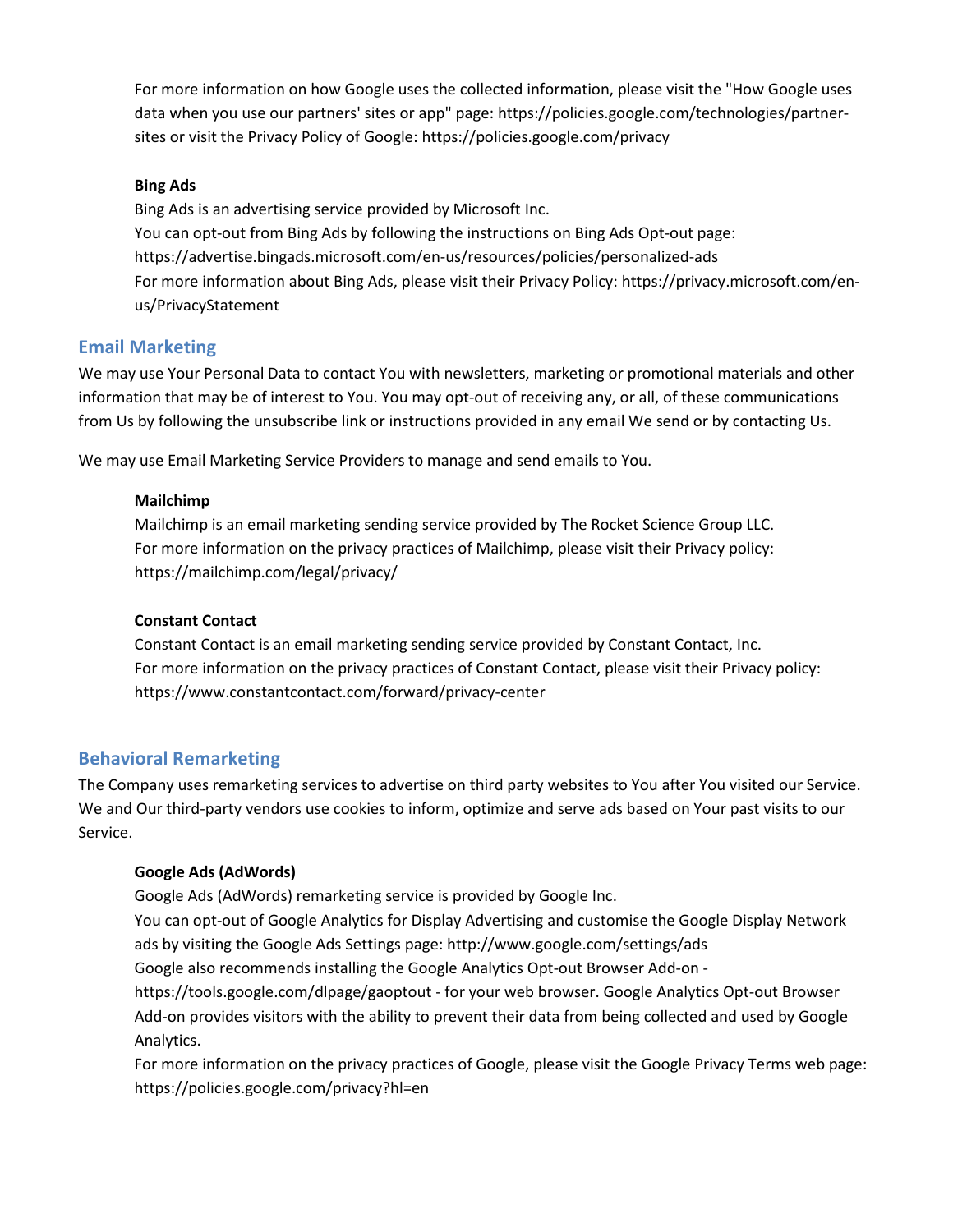#### **Facebook**

Facebook remarketing service is provided by Facebook Inc.

You can learn more about interest-based advertising from Facebook by visiting this page: <https://www.facebook.com/help/164968693837950>

To opt-out from Facebook's interest-based ads, follow these instructions from Facebook: <https://www.facebook.com/help/568137493302217>

Facebook adheres to the Self-Regulatory Principles for Online Behavioural Advertising established by the Digital Advertising Alliance. You can also opt-out from Facebook and other participating companies through the Digital Advertising Alliance in the USA [http://www.aboutads.info/choices/,](http://www.aboutads.info/choices/) the Digital Advertising Alliance of Canada in Canada<http://youradchoices.ca/> or the European Interactive Digital Advertising Alliance in Europe [http://www.youronlinechoices.eu/,](http://www.youronlinechoices.eu/) or opt-out using your mobile device settings.

For more information on the privacy practices of Facebook, please visit Facebook's Data Policy: <https://www.facebook.com/privacy/explanation>

#### **Payments**

We may provide paid products and/or services within the Service. In that case, we may use third-party services for payment processing (e.g. payment processors).

We will not store or collect Your payment card details. That information is provided directly to Our third-party payment processors whose use of Your personal information is governed by their Privacy Policy. These payment processors adhere to the standards set by PCI-DSS as managed by the PCI Security Standards Council, which is a joint effort of brands like Visa, Mastercard, American Express and Discover. PCI-DSS requirements help ensure the secure handling of payment information.

When You use Our Service to pay a product and/or service via bank transfer, We may ask You to provide information to facilitate this transaction and to verify Your identity.

#### **Usage, Performance and Miscellaneous**

We may use third-party Service Providers to provide better improvement of our Service.

#### **Invisible reCAPTCHA**

We use an invisible captcha service named reCAPTCHA. reCAPTCHA is operated by Google. The reCAPTCHA service may collect information from You and from Your Device for security purposes. The information gathered by reCAPTCHA is held in accordance with the Privacy Policy of Google: <https://www.google.com/intl/en/policies/privacy/>

#### **Mouseflow**

Mouseflow is a session replay and heatmap tool that shows how visitors click, move, scroll, browse, and pay attention on websites. The service is operated by ApS.

Mouseflow service may collect information from Your device.

The information gathered by Mouseflow is held in accordance with its Privacy Policy:

<https://mouseflow.com/privacy/>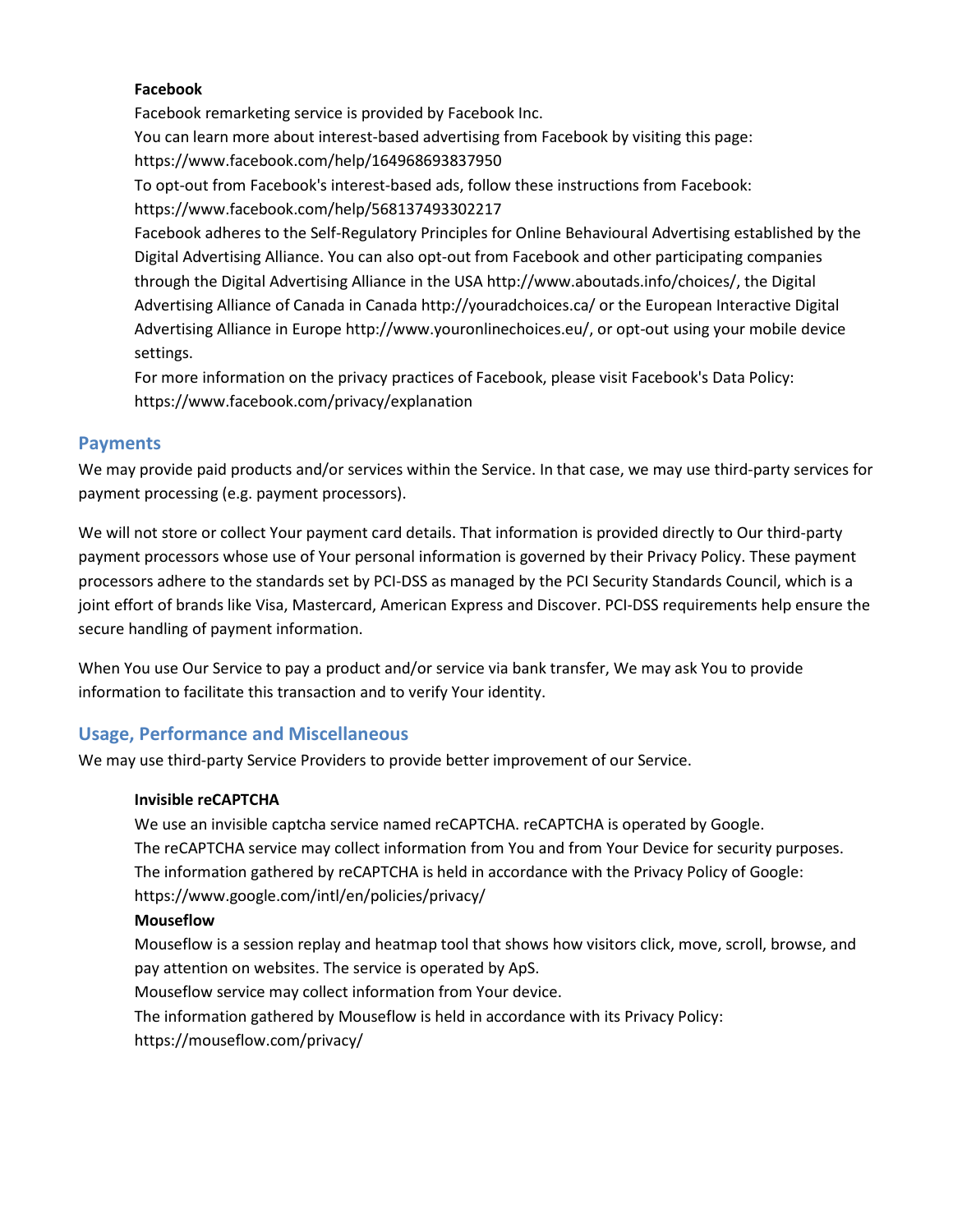# CCPA Privacy

## **Your Rights under the CCPA**

Under this Privacy Policy, and by law if You are a resident of California, You have the following rights:

- **The right to notice.** You must be properly notified which categories of Personal Data are being collected and the purposes for which the Personal Data is being used.
- **The right to access / the right to request.** The CCPA permits You to request and obtain from the Company information regarding the disclosure of Your Personal Data that has been collected in the past 12 months by the Company or its subsidiaries to a third-party for the third party's direct marketing purposes.
- **The right to say no to the sale of Personal Data.** You also have the right to ask the Company not to sell Your Personal Data to third parties. You can submit such a request by visiting our "Do Not Sell My Personal Information" section or web page.

**The right to know about Your Personal Data.** You have the right to request and obtain from the Company information regarding the disclosure of the following:

- The categories of Personal Data collected
- The sources from which the Personal Data was collected
- The business or commercial purpose for collecting or selling the Personal Data
- Categories of third parties with whom We share Personal Data
- The specific pieces of Personal Data we collected about You
- **The right to delete Personal Data.** You also have the right to request the deletion of Your Personal Data that have been collected in the past 12 months.

**The right not to be discriminated against.** You have the right not to be discriminated against for exercising any of Your Consumer's rights, including by:

- Denying goods or services to You
- Charging different prices or rates for goods or services, including the use of discounts or other benefits or imposing penalties
- Providing a different level or quality of goods or services to You
- Suggesting that You will receive a different price or rate for goods or services or a different level or quality of goods or services.

### **Exercising Your CCPA Data Protection Rights**

In order to exercise any of Your rights under the CCPA, and if you are a California resident, You can email or call us or visit our "Do Not Sell My Personal Information" section or web page.

The Company will disclose and deliver the required information free of charge within 45 days of receiving Your verifiable request. The time period to provide the required information may be extended once by an additional 45 days when reasonable necessary and with prior notice.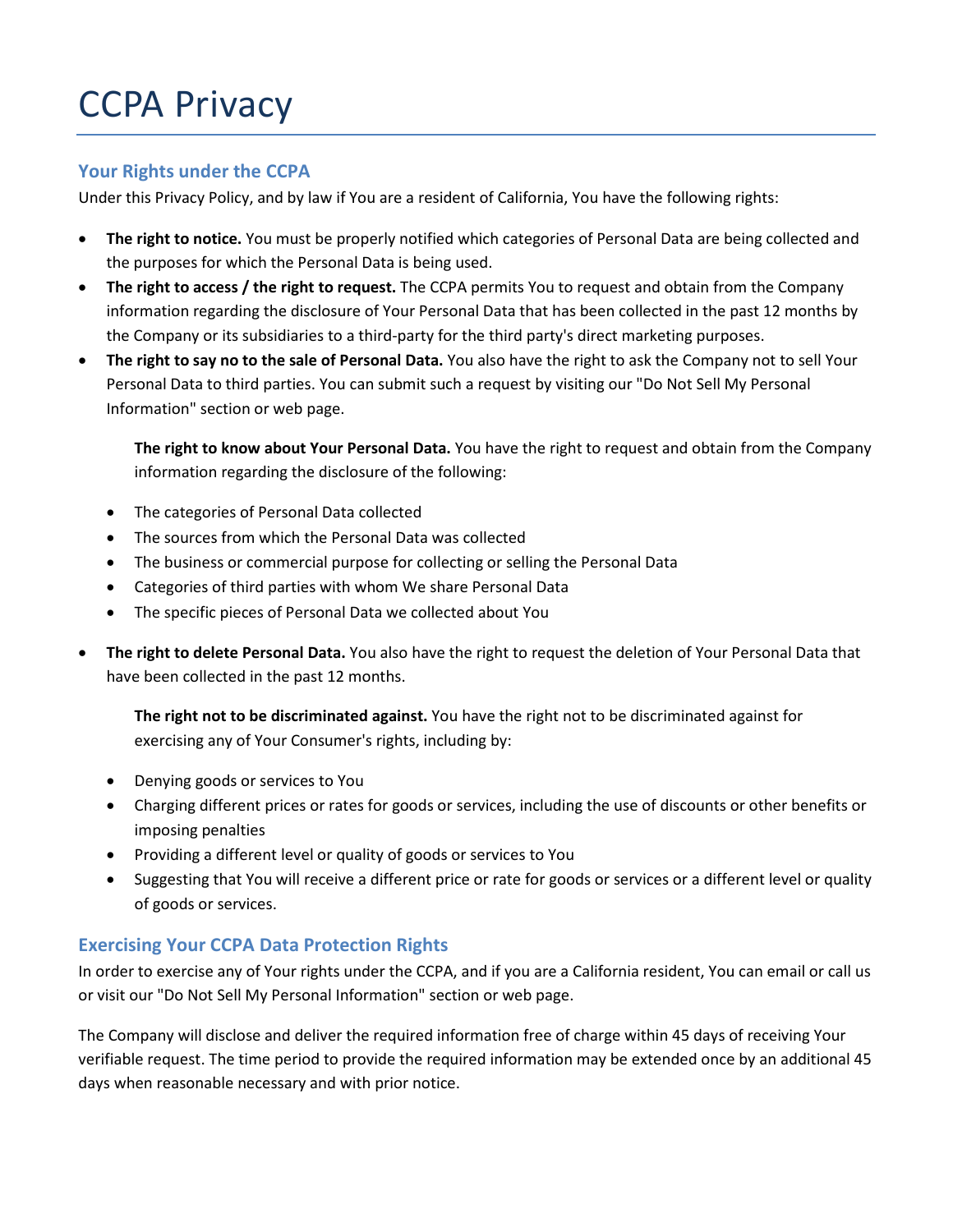### **Do Not Sell My Personal Information**

We do not sell personal information. However, the Service Providers we partner with (for example, our advertising partners) may use technology on the Service that "sells" personal information as defined by the CCPA law.

If you wish to opt out of the use of your personal information for interest-based advertising purposes and these potential sales as defined under CCPA law, you may do so by following the instructions below.

Please note that any opt out is specific to the browser You use. You may need to opt out on every browser that you use.

#### **Website**

You can opt out of receiving ads that are personalized as served by our Service Providers by following our instructions presented on the Service:

- From Our "Cookie Consent" notice banner
- Or from Our "CCPA Opt-out" notice banner
- Or from Our "Do Not Sell My Personal Information" notice banner
- Or from Our "Do Not Sell My Personal Information" link

The opt out will place a cookie on Your computer that is unique to the browser You use to opt out. If you change browsers or delete the cookies saved by your browser, you will need to opt out again.

#### **Mobile Devices**

Your mobile device may give you the ability to opt out of the use of information about the apps you use in order to serve you ads that are targeted to your interests:

- "Opt out of Interest-Based Ads" or "Opt out of Ads Personalization" on Android devices
- "Limit Ad Tracking" on iOS devices

You can also stop the collection of location information from Your mobile device by changing the preferences on your mobile device.

# "Do Not Track" Policy as Required by California Online Privacy Protection Act (CalOPPA)

Our Service does not respond to Do Not Track signals.

However, some third party websites do keep track of Your browsing activities. If You are visiting such websites, You can set Your preferences in Your web browser to inform websites that You do not want to be tracked. You can enable or disable DNT by visiting the preferences or settings page of Your web browser.

# Children's Privacy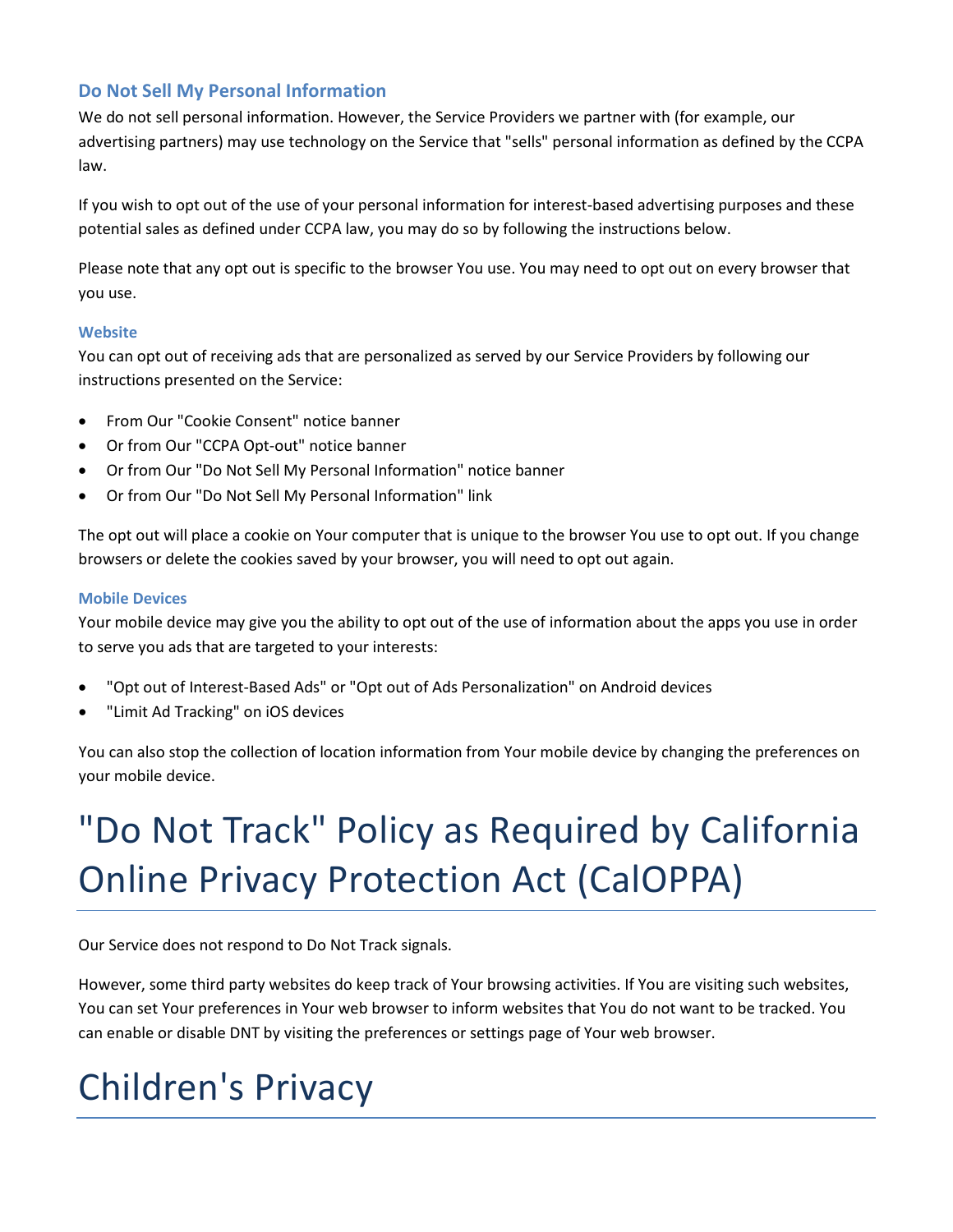Our Service does not address anyone under the age of 13. We do not knowingly collect personally identifiable information from anyone under the age of 13. If You are a parent or guardian and You are aware that Your child has provided Us with Personal Data, please contact Us. If We become aware that We have collected Personal Data from anyone under the age of 13 without verification of parental consent, We take steps to remove that information from Our servers.

If We need to rely on consent as a legal basis for processing Your information and Your country requires consent from a parent, We may require Your parent's consent before We collect and use that information.

# Your California Privacy Rights (California's Shine the Light law)

Under California Civil Code Section 1798 (California's Shine the Light law), California residents with an established business relationship with us can request information once a year about sharing their Personal Data with third parties for the third parties' direct marketing purposes.

If you'd like to request more information under the California Shine the Light law, and if you are a California resident, You can contact Us using the contact information provided below.

# California Privacy Rights for Minor Users (California Business and Professions Code Section 22581)

California Business and Professions Code section 22581 allow California residents under the age of 18 who are registered users of online sites, services or applications to request and obtain removal of content or information they have publicly posted.

To request removal of such data, and if you are a California resident, You can contact Us using the contact information provided below, and include the email address associated with Your account.

Be aware that Your request does not guarantee complete or comprehensive removal of content or information posted online and that the law may not permit or require removal in certain circumstances.

# Links to Other Websites

Our Service may contain links to other websites that are not operated by Us. If You click on a third party link, You will be directed to that third party's site. We strongly advise You to review the Privacy Policy of every site You visit.